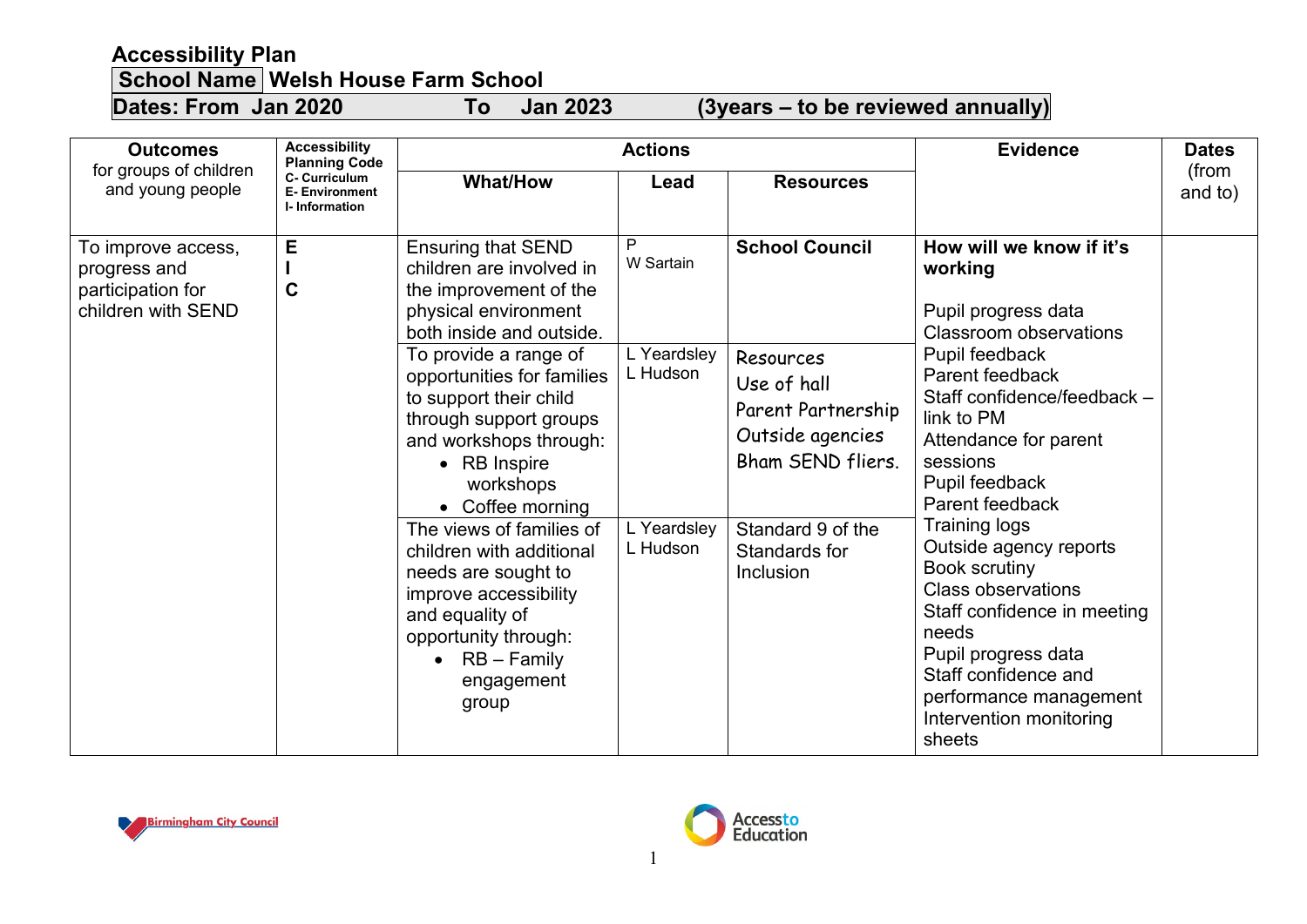|                                                                                                                    |                  | To timetable individual<br>sessions for children to<br>discuss their progress                                                                                                                                                                        |                                           | <b>Time</b>                                            | Staff briefing minutes<br>CAR meeting reports<br><b>School Governor reports</b> |
|--------------------------------------------------------------------------------------------------------------------|------------------|------------------------------------------------------------------------------------------------------------------------------------------------------------------------------------------------------------------------------------------------------|-------------------------------------------|--------------------------------------------------------|---------------------------------------------------------------------------------|
|                                                                                                                    |                  | against the IEP targets.                                                                                                                                                                                                                             | L Hudson                                  |                                                        |                                                                                 |
| To improve access,<br>progress and<br>participation for<br>children with<br>communication and<br>interaction needs | C<br>E           | Phased training<br>package to be delivered<br>by the CAT team.<br>Tier 1 - KS1 and KS2<br>Tier 2 for Lead<br>Practitioner<br>Tier 3 - Strategic Lead<br><b>SCERTS</b> training                                                                       |                                           | <b>Time</b><br><b>Budget for SEN</b><br>Room available |                                                                                 |
|                                                                                                                    |                  | delivered and monitored                                                                                                                                                                                                                              |                                           |                                                        |                                                                                 |
|                                                                                                                    |                  | Speech and Language<br>training:<br>communication<br>$\bullet$<br>books<br>Wellcomm school<br>age<br>Makaton<br>$\bullet$<br><b>FKS Profile</b><br>log???????what is it<br>called????? IPAD<br>Clicker/Proloquo IPAD<br>use in mainstream and<br>RB. | L Yeardsley<br>V Caulfield<br>L Yeardsley | <b>Time</b>                                            |                                                                                 |
| To improve access,                                                                                                 | E<br>$\mathbf C$ | Phased development of<br>Sensory room and                                                                                                                                                                                                            |                                           | Resources<br>Staff training on how                     |                                                                                 |
| progress and                                                                                                       |                  | activities in RB.                                                                                                                                                                                                                                    |                                           | to use room eg                                         |                                                                                 |
| participation for                                                                                                  |                  |                                                                                                                                                                                                                                                      |                                           | script.                                                |                                                                                 |



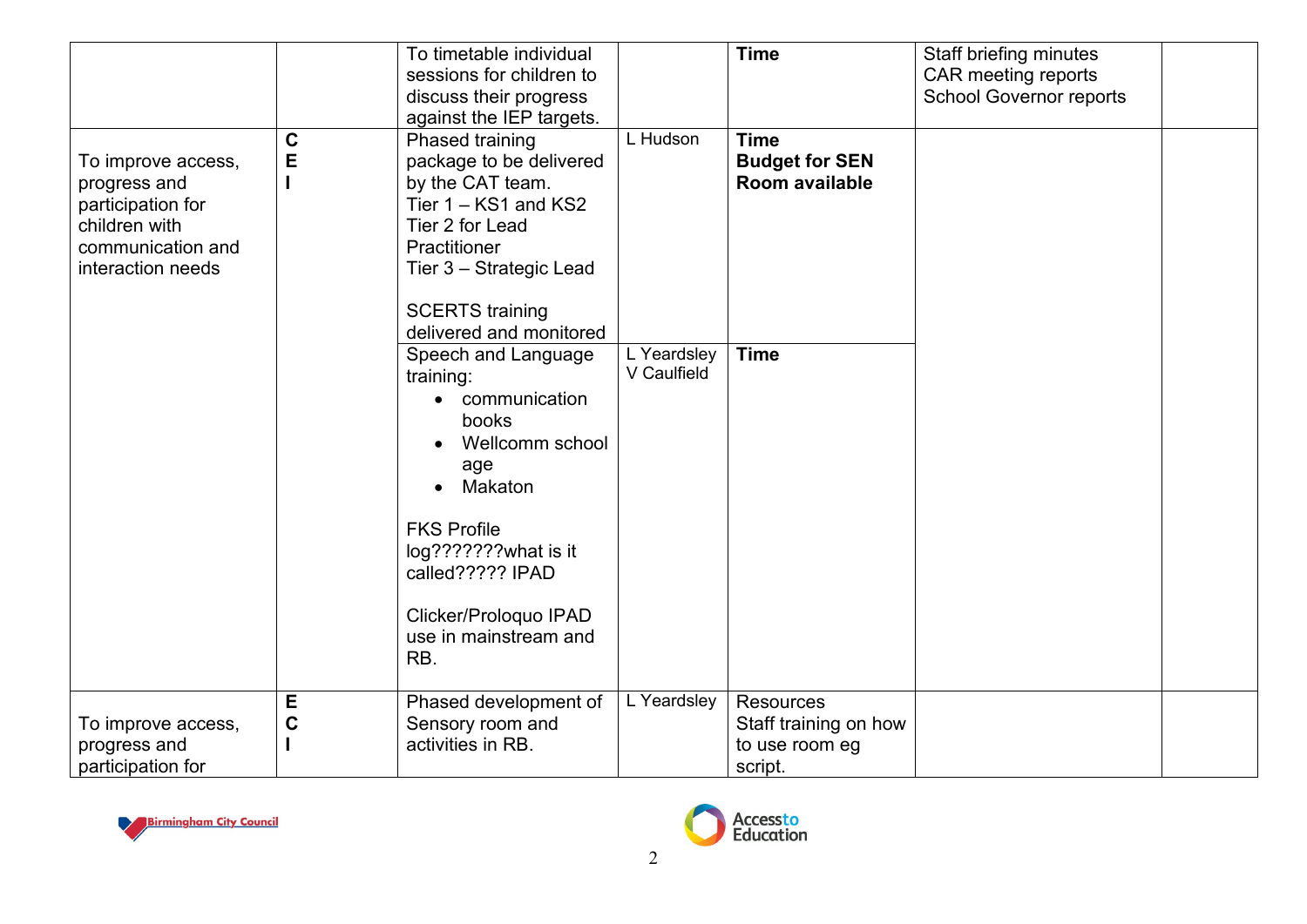| children with sensory<br>and physical needs                                                              |                  | Resource boxes to<br>support children in their<br>development of fine<br>motor skills.<br>OT Training for all staff<br>to support children with | L Hudson<br>L Yeardsley | Resources for all<br>KS1 and 2 Scissors,<br>pencils and cutlery.<br>Staff training time<br>OT sessions with          |  |
|----------------------------------------------------------------------------------------------------------|------------------|-------------------------------------------------------------------------------------------------------------------------------------------------|-------------------------|----------------------------------------------------------------------------------------------------------------------|--|
|                                                                                                          |                  | physical difficulties                                                                                                                           |                         | outside agencies<br>Time for LY to<br>disseminate<br>information to staff                                            |  |
| To improve access,<br>progress and<br>participation for<br>children with cognition<br>and learning needs | C<br>E           | <b>Visual Stress</b><br>Assessment carried out<br>with all SEN children                                                                         | L Hudson                | Resources ordered<br>(paper, books)<br>Training of TAs to<br>carry out<br>assessment.<br>Time to assess<br>children. |  |
|                                                                                                          |                  | <b>Precision Teaching</b><br>update training to all<br>TAs via Pupil and<br><b>School Support</b><br>Parents "Meet and                          | L Hudson<br>L Yeardsley | <b>PSS Hours</b><br>Time out of class                                                                                |  |
| To improve access,<br>progress and<br>participation for<br>children with social,                         | $\mathbf C$<br>E | Make" in RB<br>TIAAS training for all<br>staff via Educational<br>Psychologist<br>(Trauma Informed                                              | L Hudson/<br>EP         | <b>Staff Inset time</b><br>Package<br>purchased though<br>EP service.                                                |  |
| emotional, mental<br>health needs                                                                        |                  | <b>Attachment Aware</b><br>Schools)                                                                                                             |                         |                                                                                                                      |  |